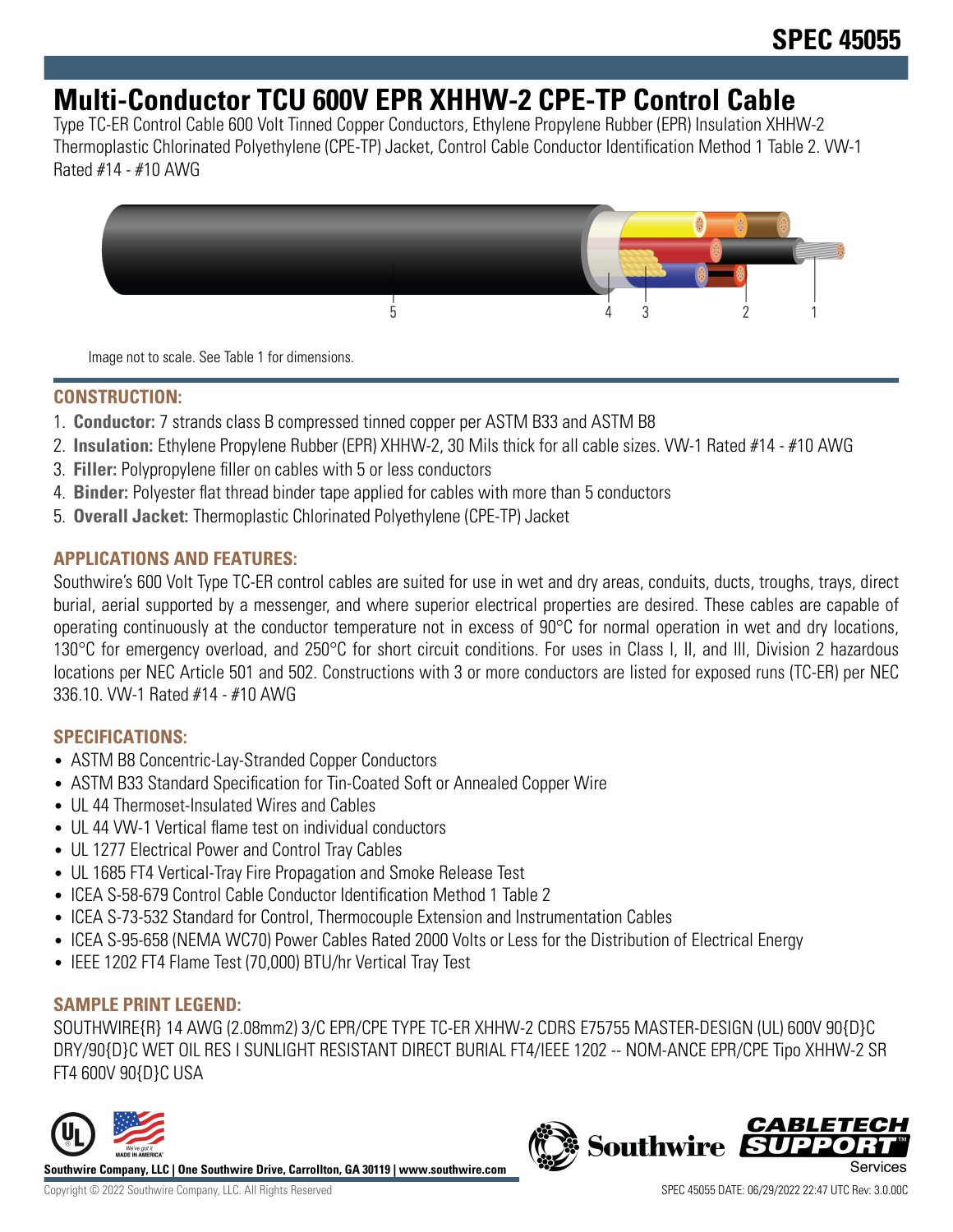## **Table 1 – Physical and Electrical Data**

| Stock Cond. Cond.<br>Number Size Number |                                                                                                                                                                     |                | <b>Diameter</b><br>Over<br>Cond. | Insul. | Jacket<br><b>Thickness Thickness</b> | <b>OD</b> | Approx. Copper Approx. | Weight Weight                    | <b>DC</b><br>@ 25°C         | AC<br>Resistance Resistance Bending Ampacity<br>@90°C | Min<br><b>Radius</b> | At 60°C *        | Allowable Allowable Allowable<br>Ampacity<br>$75^{\circ}$ C $*$ | Ampacity<br>$90^{\circ}$ C $*$ |
|-----------------------------------------|---------------------------------------------------------------------------------------------------------------------------------------------------------------------|----------------|----------------------------------|--------|--------------------------------------|-----------|------------------------|----------------------------------|-----------------------------|-------------------------------------------------------|----------------------|------------------|-----------------------------------------------------------------|--------------------------------|
|                                         | AWG                                                                                                                                                                 | No.            | inch                             | mil    | mil                                  | inch      | $\mathsf{lb}$          | $\mathsf{lb}$<br>/1000ft /1000ft | $\overline{\Omega}$ /1000ft | $\Omega$ /1000ft                                      | inch                 | Amp              | Amp                                                             | Amp                            |
| <b>16 AWG</b>                           |                                                                                                                                                                     |                |                                  |        |                                      |           |                        |                                  |                             |                                                       |                      |                  |                                                                 |                                |
| 5919310                                 | 16                                                                                                                                                                  | 2              | 0.056                            | 30     | 45                                   | 0.323     | 16                     | 55                               | 4.180                       | 5.226                                                 | 1.3                  | 10               | 10                                                              | 10                             |
| 591932                                  | 16                                                                                                                                                                  | 3              | 0.056                            | 30     | 45                                   | 0.341     | 24                     | 68                               | 4.180                       | 5.226                                                 | 1.4                  | 10               | 10                                                              | 10                             |
| 591933                                  | 16                                                                                                                                                                  | 4              | 0.056                            | 30     | 45                                   | 0.371     | 32                     | 84                               | 4.180                       | 5.226                                                 | 1.5                  | 10               | 10                                                              | 10                             |
| 591934                                  | 16                                                                                                                                                                  | 5              | 0.056                            | 30     | 45                                   | 0.404     | 40                     | 100                              | 4.180                       | 5.226                                                 | 1.6                  | 10               | 10                                                              | 10                             |
| 591935                                  | 16                                                                                                                                                                  | 7              | 0.056                            | 30     | 45                                   | 0.439     | 56                     | 128                              | 4.180                       | 5.226                                                 | 1.8                  | 9                | 10                                                              | 10                             |
| 591936                                  | 16                                                                                                                                                                  | 9              | 0.056                            | 30     | 45                                   | 0.510     | 72                     | 164                              | 4.180                       | 5.226                                                 | 2.0                  | 9                | 10                                                              | 10                             |
| 591937                                  | 16                                                                                                                                                                  | 12             | 0.056                            | 30     | 60                                   | 0.604     | 97                     | 228                              | 4.180                       | 5.226                                                 | 2.4                  | 6                | 7                                                               | 9                              |
| 591938                                  | 16                                                                                                                                                                  | 15             | 0.056                            | 30     | 60                                   | 0.668     | 121                    | 278                              | 4.180                       | 5.226                                                 | 2.7                  | 6                | $\overline{7}$                                                  | $9\,$                          |
| 591939                                  | 16                                                                                                                                                                  | 19             | 0.056                            | 30     | 60                                   | 0.702     | 153                    | 329                              | 4.180                       | 5.226                                                 | 2.8                  | 6                | $\overline{7}$                                                  | 9                              |
| 14 AWG                                  |                                                                                                                                                                     |                |                                  |        |                                      |           |                        |                                  |                             |                                                       |                      |                  |                                                                 |                                |
| 5919440                                 | 14                                                                                                                                                                  | 2              | 0.070                            | 30     | 45                                   | 0.349     | 26                     | 69                               | 2.630                       | 3.288                                                 | 1.4                  | 15               | 15                                                              | 15                             |
| 5919470                                 | 14                                                                                                                                                                  | 3              | 0.070                            | 30     | 45                                   | 0.370     | 38                     | 88                               | 2.630                       | 3.288                                                 | 1.5                  | 15               | 15                                                              | 15                             |
| 5919480                                 | 14                                                                                                                                                                  | 4              | 0.070                            | 30     | 45                                   | 0.403     | 51                     | 109                              | 2.630                       | 3.288                                                 | 1.6                  | 14               | 15                                                              | 15                             |
| 5919490                                 | 14                                                                                                                                                                  | 5              | 0.070                            | 30     | 45                                   | 0.440     | 64                     | 132                              | 2.630                       | 3.288                                                 | 1.8                  | 14               | 15                                                              | 15                             |
| 5919500                                 | 14                                                                                                                                                                  | 7              | 0.070                            | 30     | 45                                   | 0.479     | 90                     | 171                              | 2.630                       | 3.288                                                 | 1.9                  | 12               | 15                                                              | 15                             |
| 5919510                                 | 14                                                                                                                                                                  | 9              | 0.070                            | 30     | 60                                   | 0.588     | 115                    | 237                              | 2.630                       | 3.288                                                 | 2.4                  | 12               | 15                                                              | 15                             |
| 5919520                                 | 14                                                                                                                                                                  | 12             | 0.070                            | 30     | 60                                   | 0.659     | 154                    | 303                              | 2.630                       | 3.288                                                 | 2.6                  | 9                | 11                                                              | 12                             |
| 5919530                                 | 14                                                                                                                                                                  | 15             | 0.070                            | 30     | 60                                   | 0.730     | 192                    | 371                              | 2.630                       | 3.288                                                 | 2.9                  | $\boldsymbol{9}$ | 11                                                              | 12                             |
| 5919540                                 | 14                                                                                                                                                                  | 19             | 0.070                            | 30     | 60                                   | 0.768     | 243                    | 444                              | 2.630                       | 3.288                                                 | 3.1                  | 9                | 11                                                              | 12                             |
| 591955                                  | 14                                                                                                                                                                  | 25             | 0.070                            | 30     | 80                                   | 0.937     | 320                    | 619                              | 2.630                       | 3.288                                                 | 3.7                  | 8                | 9                                                               | 11                             |
| 591956                                  | 14                                                                                                                                                                  | 30             | 0.070                            | 30     | 80                                   | 0.991     | 384                    | 718                              | 2.630                       | 3.288                                                 | 4.0                  | 8                | 9                                                               | 11                             |
| 591957                                  | 14                                                                                                                                                                  | 37             | 0.070                            | 30     | 80                                   | 1.067     | 474                    | 859                              | 2.630                       | 3.288                                                 | 5.3                  | $\overline{7}$   | 8                                                               | 10                             |
|                                         |                                                                                                                                                                     |                |                                  |        |                                      |           |                        | 12 AWG                           |                             |                                                       |                      |                  |                                                                 |                                |
| 591959                                  | 12                                                                                                                                                                  | $\overline{2}$ | 0.087                            | 30     | 45                                   | 0.384     | 41                     | 91                               | 1.660                       | 2.075                                                 | 1.5                  | 20               | 20                                                              | 20                             |
| 5919600                                 | 12                                                                                                                                                                  | 3              | 0.087                            | 30     | 45                                   | 0.408     | 61                     | 118                              | 1.660                       | 2.075                                                 | 1.6                  | 20               | 20                                                              | 20                             |
| 5919620                                 | 12                                                                                                                                                                  | 4              | 0.087                            | 30     | 45                                   | 0.445     | 81                     | 149                              | 1.660                       | 2.075                                                 | 1.8                  | 16               | 20                                                              | 20                             |
| 591963                                  | 12                                                                                                                                                                  | 5              | 0.087                            | 30     | 45                                   | 0.487     | 102                    | 181                              | 1.660                       | 2.075                                                 | 1.9                  | 16               | 20                                                              | 20                             |
| 5919640                                 | 12                                                                                                                                                                  | $\overline{7}$ | 0.087                            | 30     | 45                                   | 0.532     | 143                    | 237                              | 1.660                       | 2.075                                                 | 2.1                  | 14               | 17                                                              | $20\,$                         |
| 5919650                                 | 12                                                                                                                                                                  | 9              | 0.087                            | $30\,$ | 60                                   | 0.651     | 183                    | 325                              | 1.660                       | 2.075                                                 | 2.6                  | 14               | 17                                                              | 20                             |
| 5919660                                 | 12                                                                                                                                                                  | 12             | 0.087                            | 30     | 60                                   | 0.732     | 244                    | 419                              | 1.660                       | 2.075                                                 | 2.9                  | 10               | 12                                                              | 15                             |
| 591967                                  | 12                                                                                                                                                                  | 15             | 0.087                            | 30     | 60                                   | 0.813     | 305                    | 516                              | 1.660                       | 2.075                                                 | 3.3                  | 10               | 12                                                              | 15                             |
| 591968                                  | 12                                                                                                                                                                  | 19             | 0.087                            | 30     | 80                                   | 0.896     | 387                    | 657                              | 1.660                       | 2.075                                                 | 3.6                  | 10               | 12                                                              | 15                             |
| 591969                                  | 12                                                                                                                                                                  | 25             | 0.087                            | $30\,$ | 80                                   | 1.043     | 509                    | 859                              | 1.660                       | 2.075                                                 | 5.2                  | 9                | 11                                                              | 13                             |
| 591970                                  | 12                                                                                                                                                                  | 30             | 0.087                            | 30     | $80\,$                               | 1.104     | 611                    | 1002                             | 1.660                       | 2.075                                                 | 5.5                  | $\boldsymbol{9}$ | 11                                                              | 13                             |
| 591971                                  | 12                                                                                                                                                                  | 37             | 0.087                            | $30\,$ | 80                                   | 1.191     | 753                    | 1205                             | 1.660                       | 2.075                                                 | 6.0                  | 8                | 10                                                              | 12                             |
|                                         |                                                                                                                                                                     |                |                                  |        |                                      |           |                        | <b>10 AWG</b>                    |                             |                                                       |                      |                  |                                                                 |                                |
| 5919730                                 | 10                                                                                                                                                                  | $\overline{2}$ | 0.111                            | 30     | 45                                   | 0.431     | 65                     | 125                              | 1.040                       | 1.300                                                 | 1.7                  | 30               | 30                                                              | 30                             |
| 5919740                                 | 10                                                                                                                                                                  | 3              | 0.111                            | 30     | 45                                   | 0.459     | 97                     | 166                              | 1.040                       | 1.300                                                 | 1.8                  | 30               | 30                                                              | 30 <sup>°</sup>                |
| 5919760                                 | 10                                                                                                                                                                  | 4              | 0.111                            | $30\,$ | 45                                   | 0.502     | 130                    | 210                              | 1.040                       | 1.300                                                 | 2.0                  | 24               | 28                                                              | 30                             |
|                                         |                                                                                                                                                                     |                |                                  |        |                                      |           |                        |                                  |                             |                                                       |                      |                  |                                                                 |                                |
|                                         | <b>CABLETECH</b><br>Southwire SUPPORT<br>We've got it<br>MADE IN AMERICA"<br>Southwire Company, LLC   One Southwire Drive, Carrollton, GA 30119   www.southwire.com |                |                                  |        |                                      |           |                        |                                  |                             |                                                       |                      | Services         |                                                                 |                                |